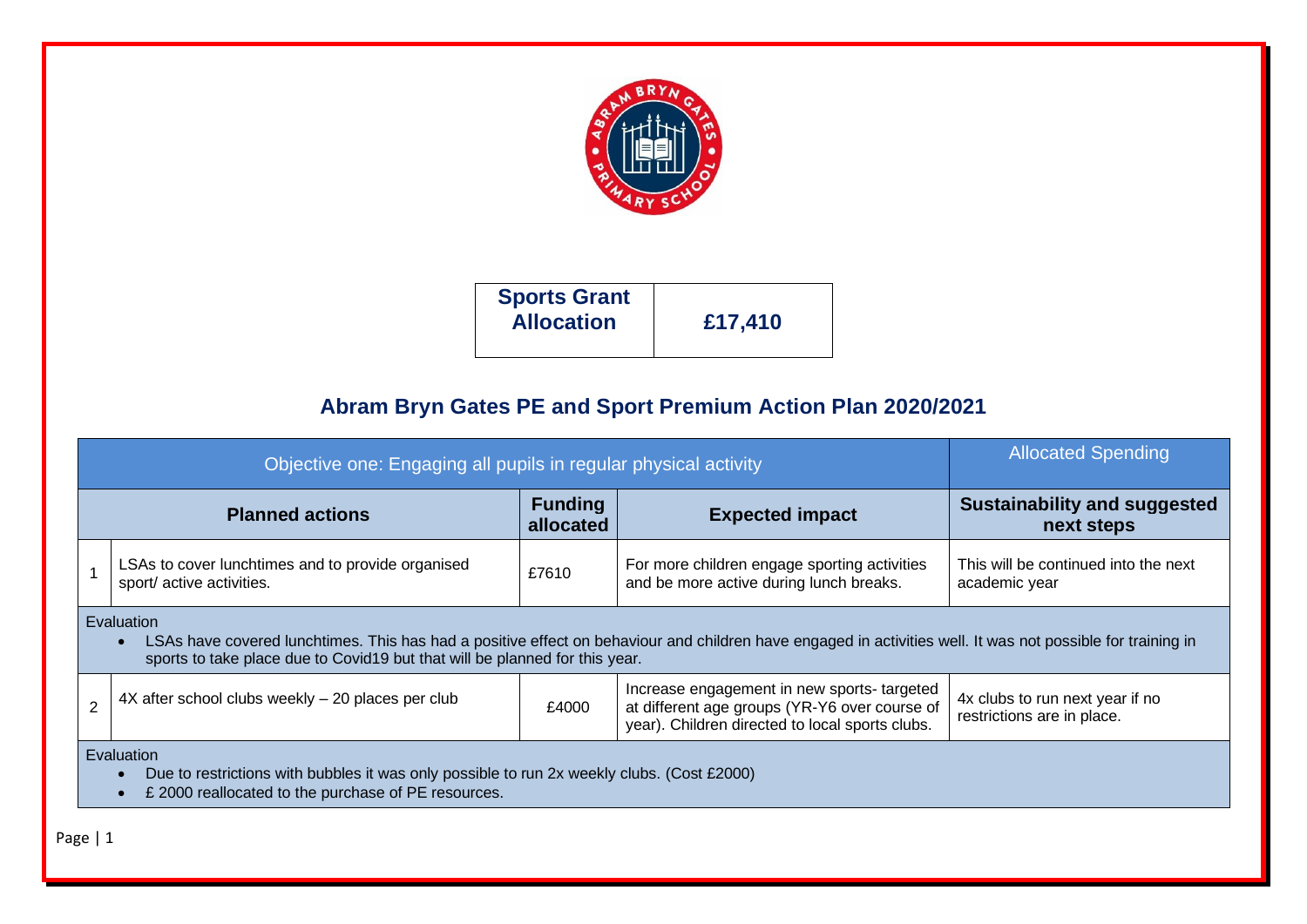| 3                                                                               | Promotion of skipping and Introduction of Skipping<br>Programme - Use of Pixl (Dan the Skipping Man)<br>Purchase of skipping ropes<br>KS2 time-tables organised to incorporate The Daily<br>Mile for all classes, three times per week in place of<br>afternoon playtime.<br>Competition and awards introduced to encourage<br>enthusiasm and active participation<br>Evaluation<br>Skipping was not introduced this year on the scale anticipated but may be planned into next year. Resources are available as part of the PIXL package that<br>$\bullet$<br>school has bought into.<br>The Daily Mile has taken place but needs further promotion in next academic year. | £1000                     | All children to take part in regular physical<br>activity - improved concentration and fitness<br>levels. | Plans to introduce skipping in next<br>year and to further promote the Daily<br>Mile<br>(Funding allocation used for Dance<br>Workshops)      |  |
|---------------------------------------------------------------------------------|-----------------------------------------------------------------------------------------------------------------------------------------------------------------------------------------------------------------------------------------------------------------------------------------------------------------------------------------------------------------------------------------------------------------------------------------------------------------------------------------------------------------------------------------------------------------------------------------------------------------------------------------------------------------------------|---------------------------|-----------------------------------------------------------------------------------------------------------|-----------------------------------------------------------------------------------------------------------------------------------------------|--|
|                                                                                 | Objective two: Raising the profile of PE and sport across the school as a tool for whole-school<br>improvement                                                                                                                                                                                                                                                                                                                                                                                                                                                                                                                                                              | <b>Allocated Spending</b> |                                                                                                           |                                                                                                                                               |  |
| <b>Funding</b><br><b>Planned actions</b><br><b>Expected impact</b><br>allocated |                                                                                                                                                                                                                                                                                                                                                                                                                                                                                                                                                                                                                                                                             |                           |                                                                                                           | <b>Sustainability and suggested</b><br>next steps                                                                                             |  |
| 1                                                                               | Continue to provide 2 hours of physical activity per week<br>for all children provided by HLTA /Sports specialist.<br>Provision of iPad for sports specialist to facilitate use of<br>online resources and celebration of success                                                                                                                                                                                                                                                                                                                                                                                                                                           | £400                      | Continue to raise the profile of PE and for all<br>children in school to be more active.                  | Two hours of physical activity will<br>continue to be provided in next<br>academic year.                                                      |  |
|                                                                                 | Evaluation<br>PE allocation has been maintained and during lockdown lessons and activities were planned and delivered for children not in school,<br>$\bullet$<br>IPad was purchased and has facilitated access to resources and provision of remote learning.<br>$\bullet$                                                                                                                                                                                                                                                                                                                                                                                                 |                           |                                                                                                           |                                                                                                                                               |  |
| 2                                                                               | All children take part in range of sports across the year<br>to challenge perceptions and knowledge.                                                                                                                                                                                                                                                                                                                                                                                                                                                                                                                                                                        |                           | More children trying new sports - links to<br>local sports clubs and activity outside of<br>school time   | If restriction are not in place in the<br>next academic year, links will be<br>made with a range of sports clubs as<br>planned for this year. |  |
|                                                                                 | Evaluation<br>It was not possible to link with local sports clubs due to Covid19 but as wide a range of activities has possible has been provided in school and through<br>remote learning where necessary.<br>4 classes took part in outdoor adventure activity days with funding subsidised from money previously allocated to skipping.                                                                                                                                                                                                                                                                                                                                  |                           |                                                                                                           |                                                                                                                                               |  |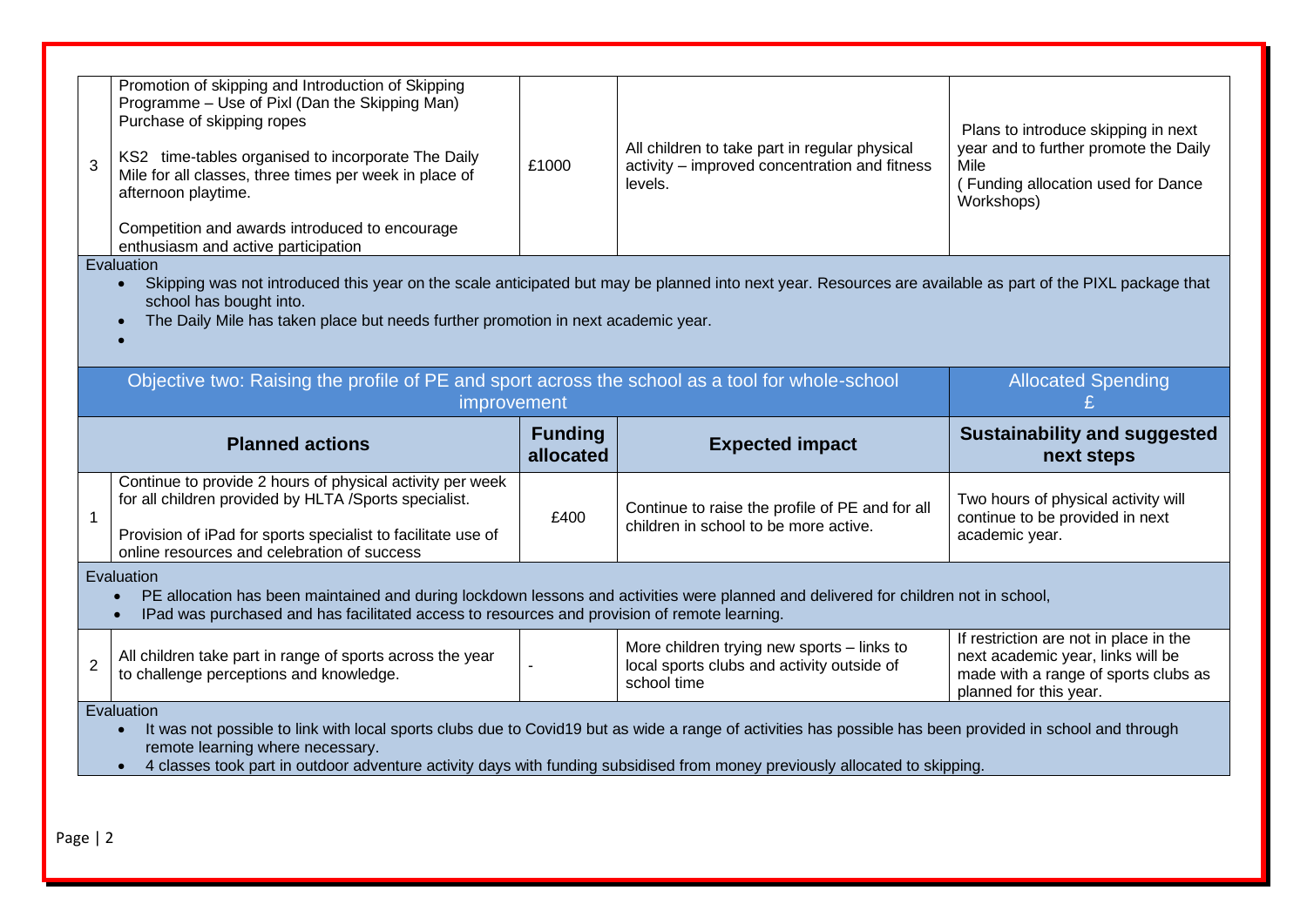| 3              | Weekly PE awards for participation or excellence, use of<br>Twitter to share success and market school                                                                                                         | £200      | Raise profile of PE in school                                                 | Awards will continue and raising profe<br>of PE to continue in next academic<br>year. |  |
|----------------|----------------------------------------------------------------------------------------------------------------------------------------------------------------------------------------------------------------|-----------|-------------------------------------------------------------------------------|---------------------------------------------------------------------------------------|--|
|                | Evaluation                                                                                                                                                                                                     |           |                                                                               |                                                                                       |  |
|                | It has been difficult to raise the profile of PE due to bubble restrictions and isolations.<br>Awards have been used as planned in PE lessons and this will be given higher profile in the next academic year. |           |                                                                               |                                                                                       |  |
|                | Unspent money allocated to purchase of PE resources.<br>$\bullet$                                                                                                                                              |           |                                                                               |                                                                                       |  |
|                |                                                                                                                                                                                                                |           |                                                                               |                                                                                       |  |
| $\overline{4}$ | Aim to achieve silver Sainsbury's Games Mark                                                                                                                                                                   | <b>NA</b> | Raise profile of PE - as core subject in<br>curriculum                        | School will endeavour to gain the<br>Silver Award this year.                          |  |
|                |                                                                                                                                                                                                                |           |                                                                               |                                                                                       |  |
|                |                                                                                                                                                                                                                |           |                                                                               |                                                                                       |  |
|                | Evaluation<br>This has not been possible but will be carried forward into the next academic year.                                                                                                              |           |                                                                               |                                                                                       |  |
|                |                                                                                                                                                                                                                |           |                                                                               |                                                                                       |  |
|                | Develop school sports week - highly engaging activities                                                                                                                                                        |           | Celebrate physical activity, range of                                         | Plans for school sports week will be                                                  |  |
| 5              | that celebrate physical activity, cultural aspects of sports<br>and provide equal opportunity - Look to bring visitors in                                                                                      | £200      | opportunities and examples of professional                                    | carried forward.                                                                      |  |
|                | GB able bodied and Paralympic athletes.                                                                                                                                                                        |           | athletes across school - raise profile.                                       |                                                                                       |  |
|                | Evaluation                                                                                                                                                                                                     |           |                                                                               |                                                                                       |  |
|                | Two Olympic Athletes Zoom call prior to school Olympic themed sports day - Talk about their career and success and setbacks etc. Link to Growth mindset<br>$\bullet$                                           |           |                                                                               |                                                                                       |  |
|                | and positive effects of sport and keeping healthy.                                                                                                                                                             |           |                                                                               |                                                                                       |  |
|                |                                                                                                                                                                                                                |           |                                                                               |                                                                                       |  |
|                | Objective 3: Increasing staff members' confidence, knowledge and skills in teaching PE and sport                                                                                                               |           |                                                                               | <b>Allocated Spending</b>                                                             |  |
|                |                                                                                                                                                                                                                |           |                                                                               |                                                                                       |  |
|                | <b>Planned actions</b>                                                                                                                                                                                         | Funding   | <b>Expected impact</b>                                                        | Sustainability and suggested                                                          |  |
|                |                                                                                                                                                                                                                | allocated |                                                                               | next steps                                                                            |  |
|                |                                                                                                                                                                                                                |           | Improvement in skills and provision of                                        |                                                                                       |  |
| 1              | Additional sports coaching training provided for sports                                                                                                                                                        | £1000     | expertise in a greater range of sports.                                       | Further training will be provided afer                                                |  |
|                | specialist.                                                                                                                                                                                                    |           | Maintaining up to date knowledge and links to<br>latest research.             | evaluation of needs.                                                                  |  |
|                | Evaluation                                                                                                                                                                                                     |           |                                                                               |                                                                                       |  |
|                | Dance and gymnastic training and Deep Dive into PE.                                                                                                                                                            |           |                                                                               |                                                                                       |  |
|                |                                                                                                                                                                                                                |           |                                                                               |                                                                                       |  |
|                |                                                                                                                                                                                                                |           |                                                                               |                                                                                       |  |
| 2              | Extension of subscription to Real PE to full membership                                                                                                                                                        | £150      | Access to more good quality resources to<br>support deepening staff knowledge | Subscription to continue.                                                             |  |
|                |                                                                                                                                                                                                                |           |                                                                               |                                                                                       |  |
|                |                                                                                                                                                                                                                |           |                                                                               |                                                                                       |  |

Page | 3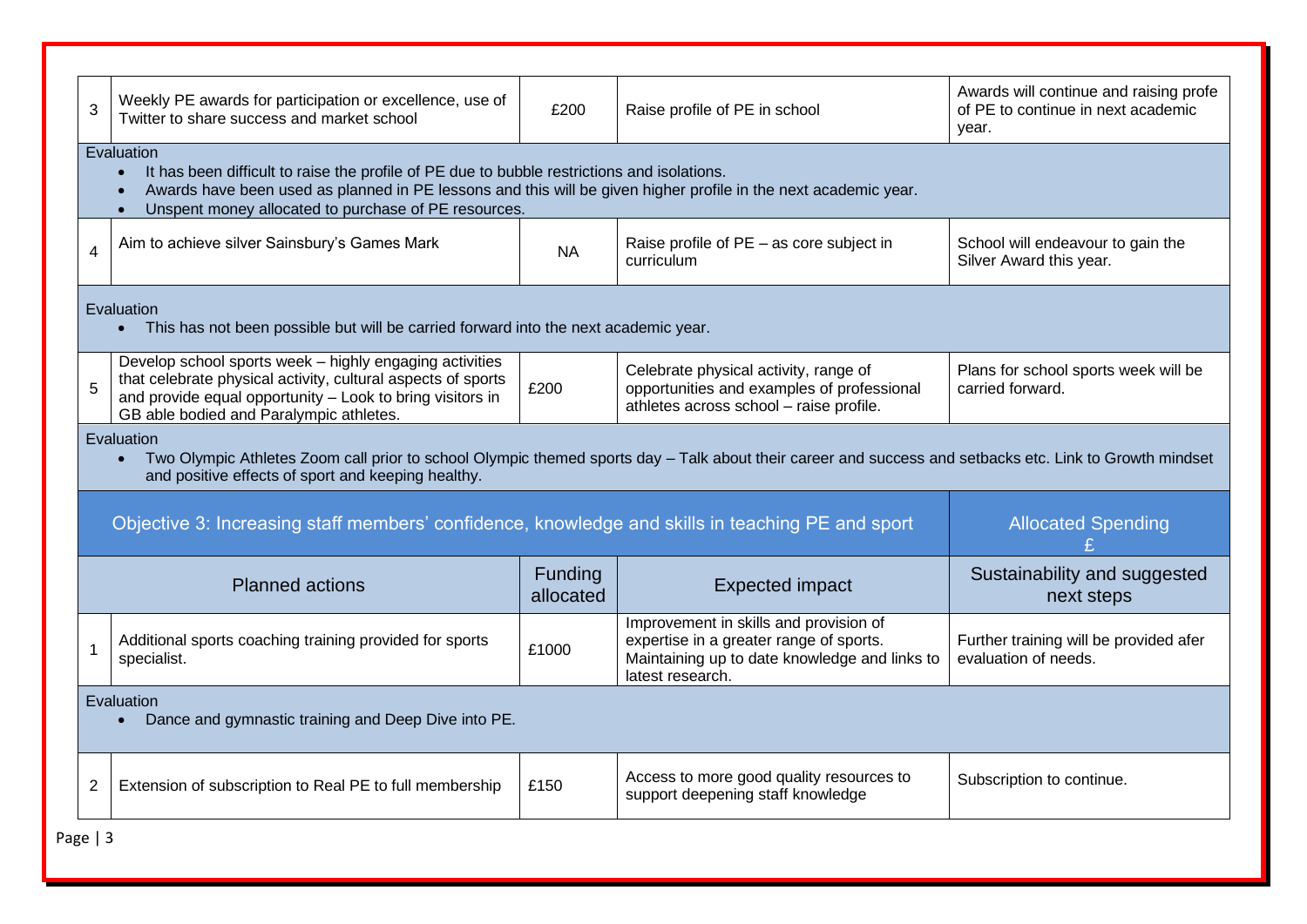## **Evaluation**

• Subscription extended and has provided good quality resources. Also provided good support for home learning activities.

|  | HLTA PE specialist – delivering PE sessions across<br>school and providing CPD for staff running lunchtime<br>activities. | £1000 | Improved quality of teaching of PE, skill<br>development improved, increased pupil<br>engagement in physical activities. | Plans and funding carried foreward.<br>(E1000) |
|--|---------------------------------------------------------------------------------------------------------------------------|-------|--------------------------------------------------------------------------------------------------------------------------|------------------------------------------------|
|--|---------------------------------------------------------------------------------------------------------------------------|-------|--------------------------------------------------------------------------------------------------------------------------|------------------------------------------------|

## **Evaluation**

•

This has not been possible due to restrictions and crossing of bubbles. Funding will be carried forward into next academic year.

|  | Recruitment and training of play leaders from upper KS2<br>to lead play with EYFS and KS1 children. | <b>NA</b> | Staff and children skilled and providing<br>structured play sessions during lunchtime.<br>I Increase involvement of KS 1 children | Plans to enhance play provision will<br>be put in place in the next academic<br>vear. |
|--|-----------------------------------------------------------------------------------------------------|-----------|-----------------------------------------------------------------------------------------------------------------------------------|---------------------------------------------------------------------------------------|
|--|-----------------------------------------------------------------------------------------------------|-----------|-----------------------------------------------------------------------------------------------------------------------------------|---------------------------------------------------------------------------------------|

## Evaluation

• This has not been possible due to restrictions and crossing of bubbles.

|                                                                                 | Objective 4: Offering pupils a broader range of sports and activities                           | <b>Allocated Spending</b> |                                                    |                                                                        |  |  |
|---------------------------------------------------------------------------------|-------------------------------------------------------------------------------------------------|---------------------------|----------------------------------------------------|------------------------------------------------------------------------|--|--|
| <b>Funding</b><br><b>Planned actions</b><br><b>Expected impact</b><br>allocated |                                                                                                 |                           | <b>Sustainability and suggested</b><br>next steps  |                                                                        |  |  |
|                                                                                 | Introduce new sports as well as traditional primary sports<br>- cricket, judo, archery, fencing |                           | Encourage reluctant children to try a new<br>sport | Funding for the dance workshop was<br>reallocated from Skipping plans. |  |  |
|                                                                                 | Evaluation                                                                                      |                           |                                                    |                                                                        |  |  |

• The range of activities was limited due to Covid 19, however a Dance workshop for a full day provided a widening of experience for physical activity.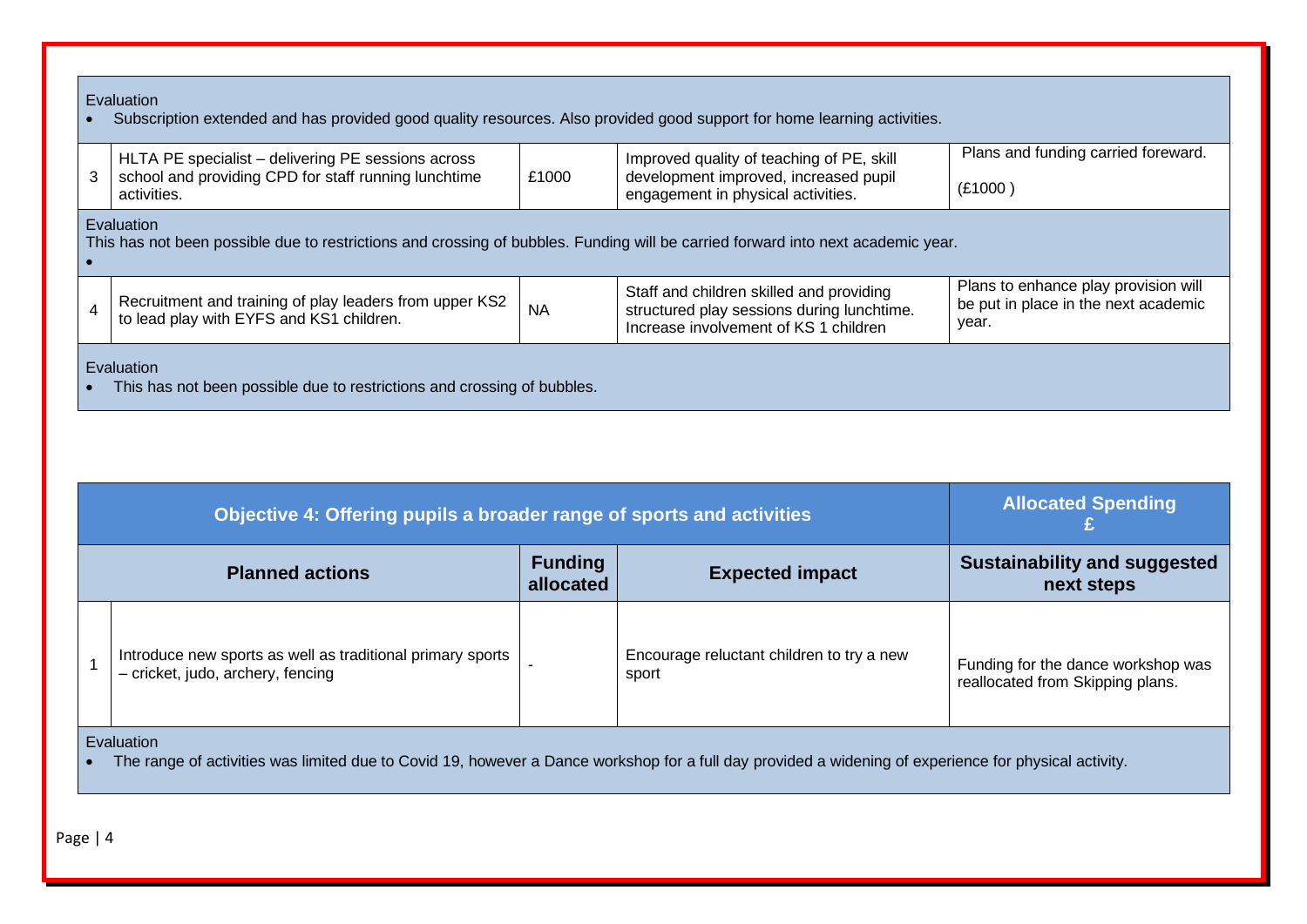| Audit swimming competence for children who have<br>already had swimming lessons in school and provide<br>extra lessons where necessary. | To ensure that all children leave school with a<br>basic level of competency in swimming. (able<br>to swim 25m)<br>Increase the percentage of children able<br>to use a range of strokes to 80%<br>Increase the % of children able to<br>perform safe self-rescue to 60% | Plans next year are for Y3, Y4 and<br>Y5 to all have swimming lessons<br>each week. Y4 and Y5 would not<br>normally go swimming but a<br>larger proportion than usual are<br>not meeting the NC standards. |  |  |  |  |
|-----------------------------------------------------------------------------------------------------------------------------------------|--------------------------------------------------------------------------------------------------------------------------------------------------------------------------------------------------------------------------------------------------------------------------|------------------------------------------------------------------------------------------------------------------------------------------------------------------------------------------------------------|--|--|--|--|
| Evaluation                                                                                                                              |                                                                                                                                                                                                                                                                          |                                                                                                                                                                                                            |  |  |  |  |

• It was not possible to provide extra swimming this year due to Covid restrictions and the current Y3 had limited swimming

|                                                                                                                         | Objective 5: Increasing pupils' participation in competitive sport                                  | <b>Allocated Spending</b>   |                                                                                    |                                                                                                                                                                                                  |  |
|-------------------------------------------------------------------------------------------------------------------------|-----------------------------------------------------------------------------------------------------|-----------------------------|------------------------------------------------------------------------------------|--------------------------------------------------------------------------------------------------------------------------------------------------------------------------------------------------|--|
|                                                                                                                         | <b>Planned actions</b>                                                                              | <b>Funding</b><br>allocated | <b>Expected impact</b>                                                             | <b>Sustainability and suggested</b><br>next steps                                                                                                                                                |  |
| Attend tournaments externally throughout the year -<br>range of year groups and for children of different<br>abilities. |                                                                                                     | £500                        | Increase % of children taking part in<br>competitive sport - improve success rates | It is hoped that tournaments will be<br>able to resume in the next academic<br>year.<br>Funding reallocated to purchase of<br>PE resources)                                                      |  |
|                                                                                                                         | Evaluation<br>It has not been possible to attend tournaments this year due to Covid19 restrictions. |                             |                                                                                    |                                                                                                                                                                                                  |  |
| 2                                                                                                                       | Purchase of sports kit                                                                              | £250                        | To increase pride and confidence in<br>representing the school.                    | Sports kit to be purchased in<br>September.<br>Additional school kit will be purchased<br>for each class so that children are<br>always in correct and appropriate kit<br>for physical activity. |  |